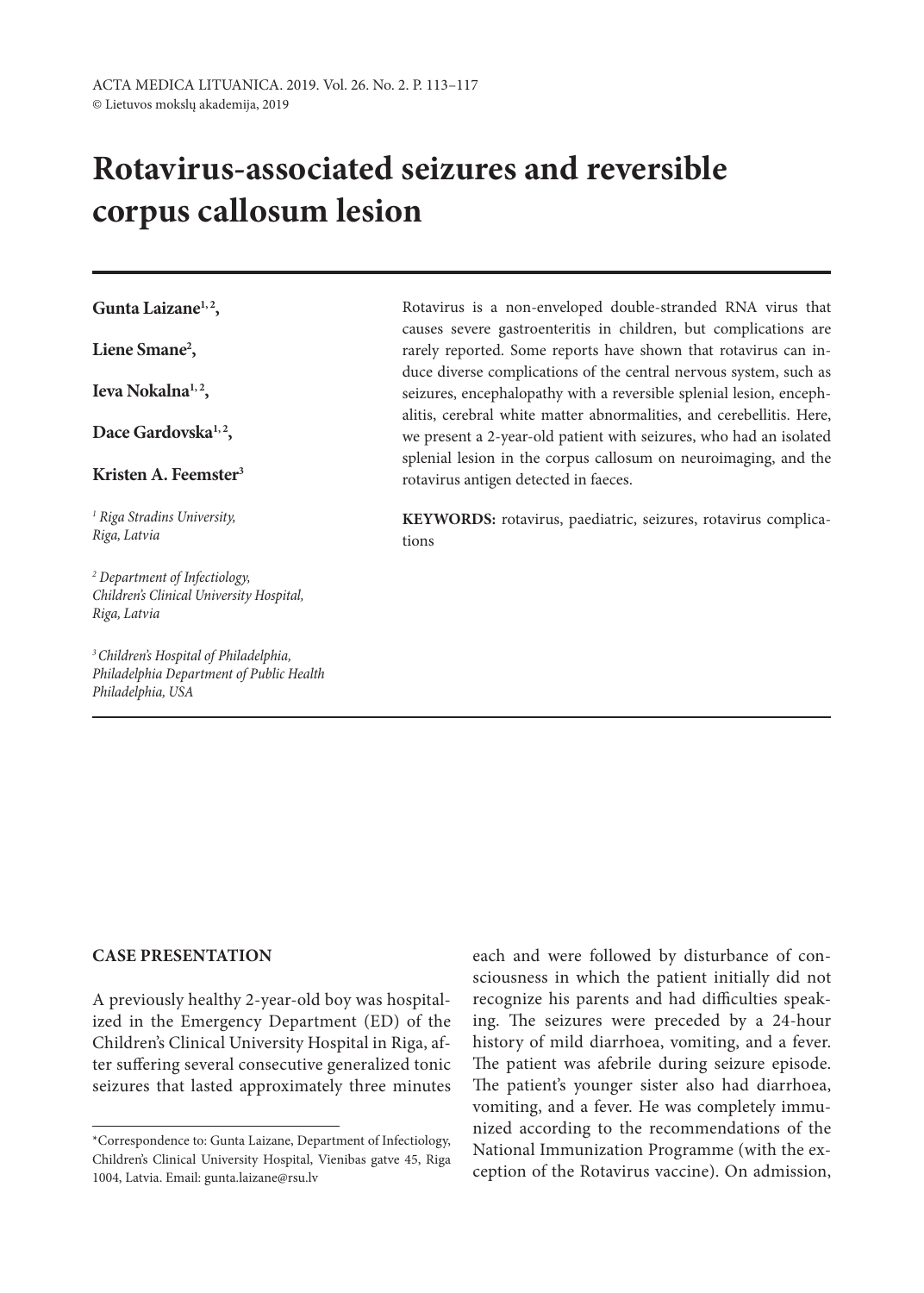body temperature was 37.4°C, the heart rate 150 beats/min, the respiratory rate 26–30 breaths/ min, and  $\text{SpO}_2$  was 99%. Signs of mild dehydration were present, the abdomen was soft by palpation and meteorized, active bowel sounds were auscultated. There were no significant changes in patient's full blood count and formula, cerebrospinal fluid and levels of electrolytes that were performed on admission. Neurological examination did not reveal any focal abnormality, and the boy was transferred to the ward of infectious diseases where supportive therapy was initiated. While the boy was in the hospital, he had another afebrile generalized tonic seizure episode followed by disturbance of consciousness, and after the second episode he was transferred to the ICU. After 24 hours of observation in the ICU, the boy was transferred back to the ward. At recommendations of a neurologist, treatment with furosemide and phenobarbital was initiated, and MRI and EEG were prescribed. After the therapy was initiated, the patient had a short episode of facial muscle spasms but no further neurological symptoms developed. The rotavirus antigen was detected in the stool sample at the time of presentation to the ED. Electroencephalography was without pathology. MRI showed a transient intensified signal on the splenium of corpus callosum (Fig. 1). The

patient was evaluated by an ophthalmologist and a neurologist and neither examination revealed any abnormalities. The patient was discharged five days later in stable overall condition, with recommendations to stay under the supervision of a general practitioner and to continue therapy with phenobarbital for four days. Repeat MRI was recommended after two months. Follow-up MRI revealed no pathology, and no signs of neurologic complications were evident upon discharge or after two months (Fig. 2).

## **DISCUSSION**

Group A rotavirus infection is the leading cause of severe acute gastroenteritis in children (3). While infection is generally not associated with extragastrointestinal complications, rotavirus gastroenteritis has been reported to be accompanied by neurological manifestations, such as febrile seizures, afebrile seizures, encephalopathy, meningoencephalitis, or cerebellitis (1). Transient corpus callosum lesions, similar to the lesion found in our patient, have been reported in the cases of neurological manifestations associated with influenza A virus, parainfluenza virus, mumps, Epstein-Barr virus, rotavirus, and adenovirus infections (4–9). These lesions are described in association with many



**Fig. 1.** Axial diffusion-weighted magnetic resonance images (DWI) demonstrate high signal intensity on the splenium of the corpus callosum on day 2 of hospitalization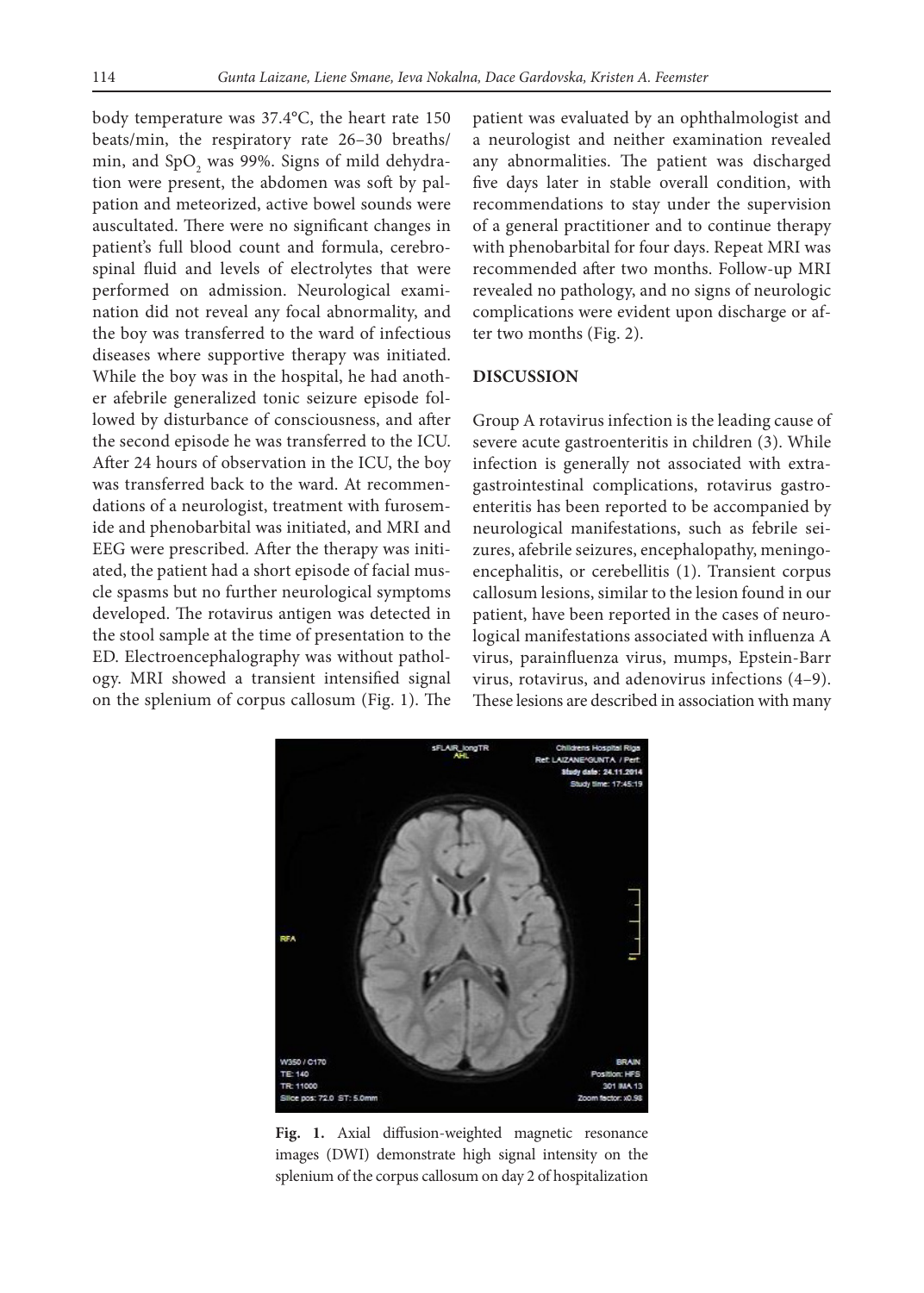

**Fig. 2.** Normal axial diffusion-weighted magnetic resonance image (DWI) two months after discharge

diverse clinical conditions including the use of antiepileptic drugs, hypoglycaemia, and are related to migraine with aura in children (10–12). Recent case reports illustrate that rotavirus RNA may be found in the cerebrospinal fluid (CSF) of patients with gastroenteritis and neurological symptoms (13, 14). However, the pathophysiology of the involvement of the central nervous system has not been explained yet. There are several hypotheses. Detection of rotavirus RNA or the antigen by PCR from CSF of rotavirus-positive patients with neurological manifestations supports the hypothesis of direct viral invasion (13, 14). Another explanation focuses on possible contamination at the time of lumbar puncture or in the testing laboratory, or carriage of rotavirus RNA in CSF lymphocytes (15), although the case reported by Lynch et al. (15) did not support this hypothesis. In their case report, the detection of rotavirus RNA in two CSF samples obtained three weeks apart makes faecal contamination unlikely. Rotavirus infection of neurons has been demonstrated *in vitro* and *in vivo* (16–18). However, the lack of evidence of rotavirus in the CSF in many cases of rotavirus-associated neurological manifestations suggests an alternative mechanism. Another possible explanation of neurological manifestations could be associated with secondary involvement of the CNS. During infection, nonstructural protein-4 (NSP4) destroys enterocytes and toxins entering the bloodstream via damaged intestinal epithelium. In addition, rotavirus infection destroys healthy intestinal brush border enzymes. NSP4 has been shown to have direct toxic effects on the gastrointestinal epithelium and *lamina propria* (19).

In this case report, the examination of the rotavirus antigen was not performed in CSF. However, imaging results support the association of rotavirus with corpus callosum lesions in children with severe acute gastroenteritis.

## **CONCLUSIONS**

Our case report demonstrates encephalopathy associated with rotavirus infection with transient corpus callosum lesion. The patient's neurological symptoms resolved after therapy without any complications. This and other reported cases suggest that once the intensified signal of the splenium is detected, a mild course can be expected without major complications and a good prognosis.

> Received 9 April 2019 Accepted 4 June 2019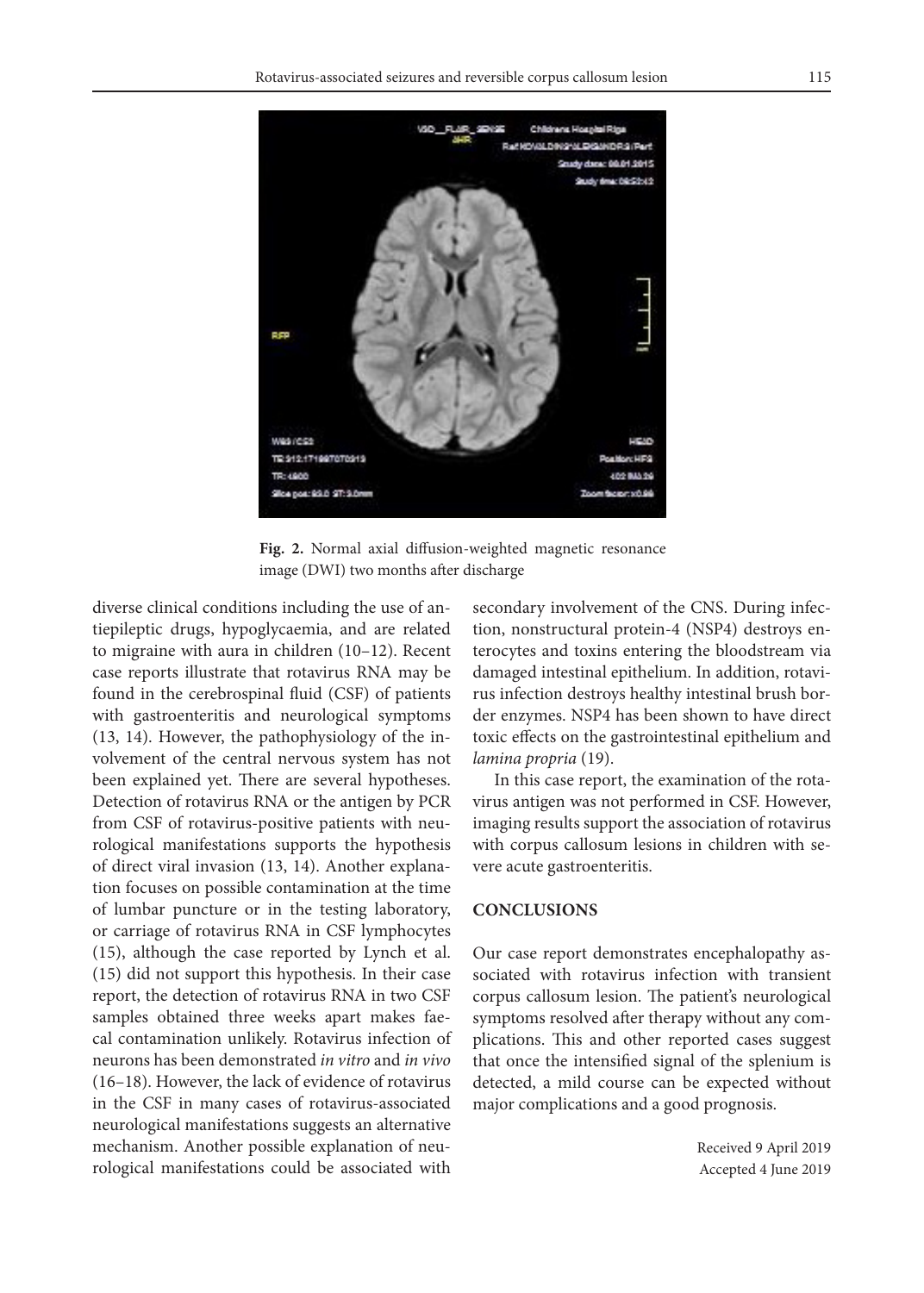#### **References**

- 1. Dennehy PH. Rotavirus infection: an update on management and prevention. Adv Pediatr. 2012; 59(1): 47–74.
- 2. Takanashi J. Wide range of CNS manifestations of rotavirus infection. Brain Dev. 2011 Jan; 33(1): 9.
- 3. Dennehy PH. Rotavirus infection: a disease of the past? Infect Dis Clin North Am. 2015 Dec; 29(4): 617–35.
- 4. Iwata A, Matsubara K, Nigami H, Kamimura K, Fukaya T. Reversible splenial lesion associated with novel influenza A (H1N1) viral infection. Pediatr Neurol. 2010 Jun; 42(6): 447–50.
- 5. Abenhaim Halpern L, Agyeman P, Steinlin M, El-Koussy M, Grunt S. Mild encephalopathy with splenial lesion and parainfluenza virus infection. Pediatr Neurol. 2013 Mar; 48(3): 252–4.
- 6. Hara M, Mizuochi T, Kawano G, Koike T, Shibuya I, Ohya T, Ohbu K, Nagai K, Nagamitsu S, Yamashita Y, Nakayama T, Matsuishi T. A case of clinically mild encephalitis with a reversible splenial lesion (MERS) after mumps vaccination. Brain Dev. 2011 Nov; 33(10): 842–4.
- 7. Zhang S, Feng J, Shi Y. Transient widespread cortical and splenial lesions in acute encephalitis/encephalopathy associated with primary Epstein-Barr virus infection. Int J Infect Dis. 2016 Jan; 42: 7–10.
- 8. Chen WX, Liu HS, Yang SD, Zeng SH, Gao YY, Du ZH, Li XJ, Lin HS, Liang HC, Mai JN. Reversible splenial lesion syndrome in children: Retrospective study and summary of case series. Brain Dev. 2016 Nov; 38(10): 915–27.
- 9. Hibino M, Horiuchi S, Okubo Y, Kakutani T, Ohe M, Kondo T. Transient hemiparesis and hemianesthesia in an atypical case of adult-onset clinically mild encephalitis/encephalopathy with a reversible splenial lesion associated with adenovirus infection. Intern Med. 2014; 53(11): 1183–5.
- 10. Sawagashira R, Narita H, Hashimoto N, Kurita T, Nakagawa S, Saitoh T, Kusumi I. Transient lesions of the splenium of the corpus callosum following rapid withdrawal of levetiracetam. Epileptic Disord. 2017 Sep 1; 19(3): 379–82.
- 11. Lin YJ, Ho CS, Chiu NC, Tseng HS, Hsu CH, Huang JK. The reversible corpus callosum splenium lesion in a neonate with hypoglycemia and seizure. Acta Neurol Taiwan. 2015 Mar; 24(1): 15–8.
- 12. Ünver O, Kutlubay B, Besci T, Ekinci G, Baltacıoğlu F, Türkdoğan D. Transient splenial lesion of the corpus callosum related to migraine with aura in a pediatric patient. Acta Medica (Hradec Kralove). 2016; 59(2): 64–6.
- 13. Iturriza-Gómara M, Auchterlonie IA, Zaw W, Molyneaux P, Desselberger U, Gray J. Rotavirus gastroenteritis and central nervous system (CNS) infection: characterization of the VP7 and VP4 genes of rotavirus strains isolated from paired fecal and cerebrospinal fluid samples from a child with CNS disease. J Clin Microbiol. 2002 Dec; 40(12): 4797–9.
- 14. Jalilvand S, Marashi SM, Tafakhori A, Shoja Z. Extraintestinal involvement of rotavirus infection in children. Arch Iran Med. 2015 Sep; 18(9): 604–5.
- 15. Lynch M, Lee B, Azimi P, Gentsch J, Glaser C, Gilliam S, Chang HG, Ward R, Glass RI. Rotavirus and central nervous system symptoms: cause or contaminant? Case reports and review. Clin Infect Dis. 2001 Oct 1; 33(7): 932–8.
- 16. Weclewicz K, Svensson L, Kristensson K. Targeting of endoplasmic reticulum-associated proteins to axons and dendrites in rotavirus-infected neurons. Brain Res Bull. 1998 Jul 1; 46(4): 353–60.
- 17. Weclewicz K, Svensson L, Billger M, Holmberg K, Wallin M, Kristensson K. Microtubule-associated protein 2 appears in axons of cultured dorsal root ganglia and spinal cord neurons after rotavirus infection. J Neurosci Res. 1993 Oct 1; 36(2): 173–82.
- 18. Gregorio L, Sutton CL, Lee DA. Central pontine myelinolysis in a previously healthy 4-year-old child with acute rotavirus gastroenteritis. Pediatrics. 1997 May; 99(5): 738–43.
- 19. Rodríguez-Díaz J, Banasaz M, Istrate C, Buesa J, Lundgren O, Espinoza F, Sundqvist T, Rottenberg M, Svensson L. Role of nitric oxide during rotavirus infection. J Med Virol. 2006 Jul; 78(7): 979–85.